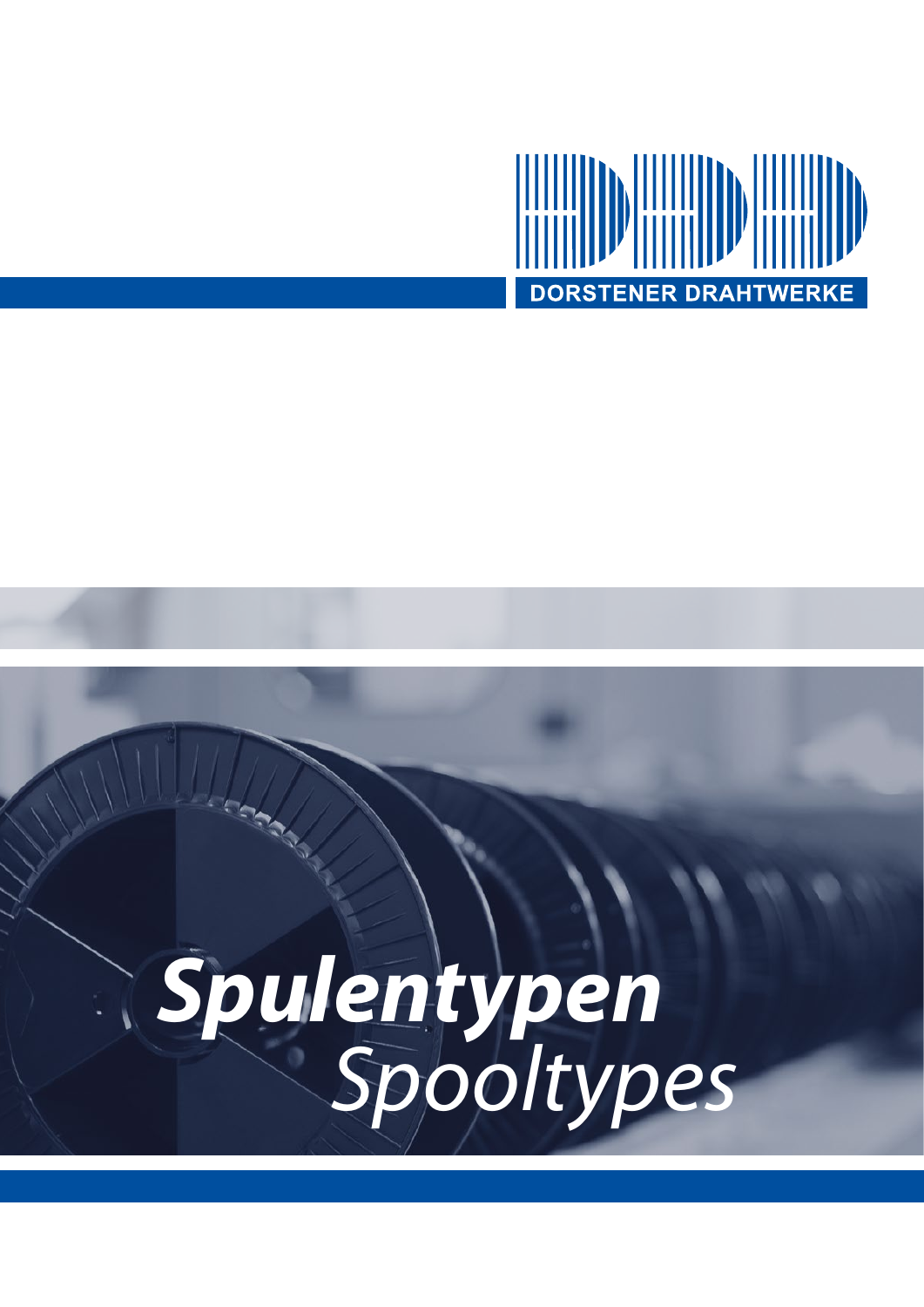#### **Verpackung** *Packaging*

erton / 8 Spulen: 16 kg  $120 \times 80 \times 82$  cm / 60 Kartons / 480 Spulen: 960 kg *• Single box / 8 spools: 16 kg • Pallet 120 x 80 x 82 cm / 60 boxes / 480 spools: 960 kg*

rton / 4 Spulen: 8,8 kg 120 x 80 x 82 cm / 48 Kartons / 192 Spulen: 420 kg *• Single box / 4 spools: 8,8 kg • Pallet 120 x 80 x 82 cm / 48 boxes / 192 spools: 420 kg*

rton / 8 Spulen: 24 kg •Palette 125 x 80 x 96 cm / 64 Kartons / 512 Spulen: 1535 kg *• Single box / 8 spools: 24 kg • Pallet 125 x 80 x 96 cm / 64 boxes / 512 spools: 1535 kg*

erton / 4 Spulen: 16,8 kg  $\frac{1}{10}$  arton / 8 Spulen: 33,6 kg •Palette 120 x 80 x 82 cm / 32 Kartons / 256 Spulen: 1075 kg 120 x 80 x 90 cm / 60 Kartons / 240 Spulen: 1010 kg *• Single box / 4 spools: 16,8 kg • Single box / 8 spools: 33,6 kg • Pallet 120 x 80 x 82 cm / 32 boxes / 256 spools: 1075 kg • Pallet 120 x 80 x 90 cm / 60 boxes / 240 spools: 1010 kg*

• Einzelkarton / 8 Spulen: 21,6 kg 120 x 80 x 82 cm / 48 Kartons / 384 Spulen: 1035 kg *• Single box / 8 spools: 21,6 kg • Pallet 120 x 80 x 82 cm / 48 boxes / 384 spools: 1035 kg*

erton / 3 Spulen: 15 kg 120 x 80 x 89 cm / 60 Kartons / 180 Spulen: 900 kg *• Single box / 3 spools: 15 kg • Pallet 120 x 80 x 89 cm / 60 boxes / 180 spools: 900 kg*

erton / 3 Spulen: 21 kg e 92 x 68 x 52 cm / 72 Spulen: 500 kg *• Single box / 3 spools: 21 kg • Wooden case 92 x 68 x 52 cm / 72 spools: 500 kg*

120 x 80 x 95 cm / 90 Spulen: 990 kg *• Pallet 120 x 80 x 95 cm / 90 spools: 990 kg*

| Spulentypen<br>Spool types    |       | <b>Taragewicht</b><br>Tare weight | Ø Kern / Flansch<br>Ø Core / Flange | Ø Bohrung<br>Ø Bore | Höhe (außen / innen)<br>Height (outer / inner) | Nettogewicht Draht (ca.)<br>Net weight wire (approx.) | <b>Material</b><br><b>Material</b> |                                                                                                                    |
|-------------------------------|-------|-----------------------------------|-------------------------------------|---------------------|------------------------------------------------|-------------------------------------------------------|------------------------------------|--------------------------------------------------------------------------------------------------------------------|
| K135<br>2 kg                  |       | 107 g                             | 56,5/135 mm                         | 16,5 mm             | 48,5/42 mm                                     | 2 kg                                                  | Kunststoff<br>Plastic              | • Einzelka<br>· Palette 1<br>• Single bo<br>· Pallet 12                                                            |
| 5 pds<br>$2,2$ kg             |       | 144 g                             | 88/133 mm                           | 16,5 mm             | 83/70 mm                                       | $2,2$ kg                                              | Kunststoff<br>Plastic              | · Einzelka<br>· Palette 1<br>• Single bo<br>· Pallet 12                                                            |
| D 140<br>2,7 kg               | 148 g |                                   | 89/140 mm                           | 16 mm               | 90/70 mm                                       | 2,7 kg                                                | Kunststoff<br>Plastic              | · Einzelka<br>· Palette 1<br>• Single bo<br>· Pallet 12                                                            |
| <b>N</b> 150<br>3 kg          |       | 125 g                             | 57/150 mm                           | <b>18 mm</b>        | 48/42 mm                                       | 3 kg                                                  | Kunststoff<br>Plastic              | · Einzelka<br>· Palette 1<br>• Single bo<br>· Pallet 12.                                                           |
| K 155/4<br>4,2 kg             |       | 142 g                             | 70/155 mm                           | $17 \, \text{mm}$   | 63/57 mm                                       | 4,2 kg                                                | Kunststoff<br>Plastic              | · Einzelka<br>· Einzelka<br>· Palette 1<br>· Palette 1<br>• Single bo<br>• Single bo<br>· Pallet 12<br>· Pallet 12 |
| 10 pds<br>4,4 kg              |       | 202 g                             | 90/152 mm                           | 16,5 mm             | 101/89 mm                                      | 4,4 kg                                                | Kunststoff<br>Plastic              | · Einzelka<br>· Palette 1<br>• Single bo<br>· Pallet 12.                                                           |
| <b>SD 200 K</b><br>5 kg       |       | 275 g                             | 105/200 mm                          | 50,5 mm             | 55/45 mm                                       | 5 kg                                                  | Kunststoff<br>Plastic              | · Einzelka<br>· Palette 1<br>• Single bo<br>· Pallet 12                                                            |
| N <sub>2</sub><br>6kg         |       | 163 g                             | 57/150 mm                           | 18 mm               | 100/93 mm                                      | 6 kg                                                  | Kunststoff<br>Plastic              | · Einzelka<br>· Palette 1<br>• Single bo<br>· Pallet 12.                                                           |
| <b>K7</b><br>7 kg             |       | 275 g                             | 75/200 mm                           | 67 mm               | 58/50 mm                                       | 7 kg                                                  | Kunststoff<br>Plastic              | · Einzelka<br>· Holzkist<br>• Single bo<br>• Wooden                                                                |
| <b>SJ 200</b><br><b>11 kg</b> |       | 390 g                             | 100/200 mm                          | 46 mm               | 112/100 mm                                     | 11 kg                                                 | Kunststoff<br>Plastic              | • Palette 1<br>· Pallet 12                                                                                         |
| <b>K11</b><br><b>11 kg</b>    |       | 256 g                             | 73/235 mm                           | 67 mm               | 62/56 mm                                       | 11 kg                                                 | Kunststoff<br>Plastic              | · Einzelka<br>· Palette 1<br>• Single bo<br>· Pallet 12                                                            |



rton / 2 Spulen: 22 kg 120 x 80 x 72 cm / 48 Kartons / 96 Spulen: 1055 kg *• Single box / 2 spools: 22 kg • Pallet 120 x 80 x 72 cm / 48 boxes / 96 spools: 1055 kg*



• Einzelkarton / 4 Spulen: 17,6 kg •Palette 125 x 80 x 96 cm / 64 Kartons / 256 Spulen: 1125 kg *• Single box / 4 spools: 17,6 kg • Pallet 125 x 80 x 96 cm / 64 boxes / 256 spools: 1125 kg*

> • Einzelkarton / 4 Spulen: 24 kg 125 x 80 x 96 cm / 64 Kartons / 256 Spulen: 1535 kg *• Single box / 4 spools: 24 kg • Pallet 125 x 80 x 96 cm / 64 boxes / 256 spools: 1535 kg*

## **Spulentypen**

Maschinenart und -größe, Auflagengröße, Platzangebot neben der Maschine und die innerbetrieblichen Transportmöglichkeiten dienen als Auswahlkriterien für den Spulentyp. Gerne helfen wir Ihnen die richtige Spule für Ihren Bedarf zu finden.

### *Spool types*

*Size and type of your equipment, size of the production run, space availability around your stitching machine and equipment and personnel requirements to handle and set up the spools are conditions that serve as selection criteria. We will be happy to assist you in choosing the correct spool size and presentation for your application.*

A = Bohrung / *Bore* B = Kern / *Core* C = Flansch / *Flange*

D = Höhe innen / *Inner height* E = Höhe außen / *Outer height*

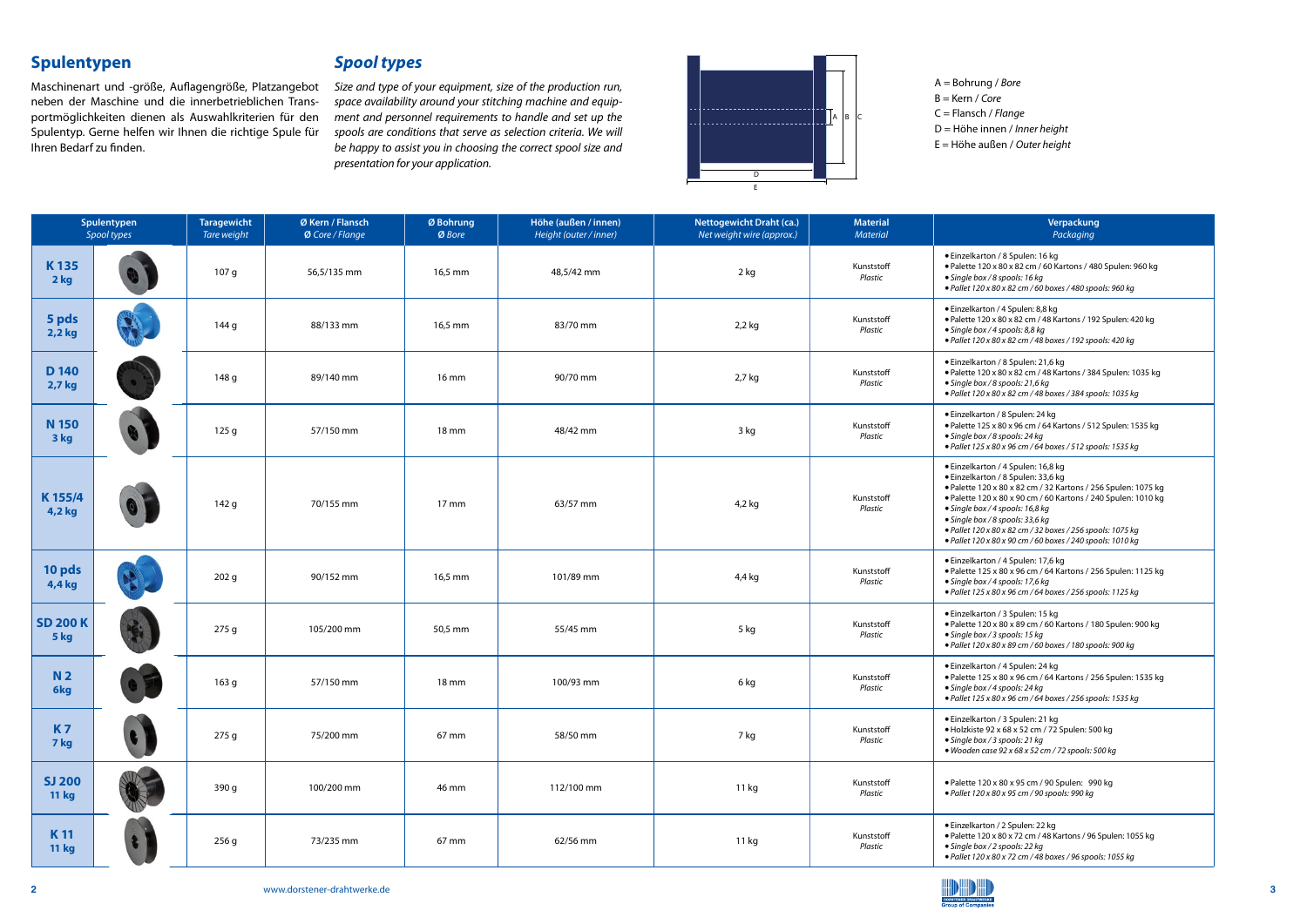|                                 | Spulentypen<br>Spool types | <b>Taragewicht</b><br>Tare weight | Ø Kern / Flansch<br>Ø Core / Flange            | Ø Bohrung<br>Ø Bore | Höhe (außen / innen)<br>Height (outer / inner) | <b>Nettogewicht Draht (ca.)</b><br>Net weight wire (approx.) | <b>Material</b><br>Material               | Verpackung<br>Packaging                                                                                                                                                                                                                                                                                                                                                                                              |
|---------------------------------|----------------------------|-----------------------------------|------------------------------------------------|---------------------|------------------------------------------------|--------------------------------------------------------------|-------------------------------------------|----------------------------------------------------------------------------------------------------------------------------------------------------------------------------------------------------------------------------------------------------------------------------------------------------------------------------------------------------------------------------------------------------------------------|
| <b>DIN 200</b><br><b>13 kg</b>  |                            | 450 g                             | 125/200 mm                                     | 22 mm               | 200/160 mm                                     | 13 kg                                                        | Kunststoff<br>Plastic                     | • Einzelkarton / 1 Spule: 13 kg<br>• Palette 120 x 80 x 112 cm / 75 Spulen: 975 kg<br>• Single box / 1 spool: 13 kg<br>• Pallet 120 x 80 x 112 cm / 75 spools: 975 kg                                                                                                                                                                                                                                                |
| <b>SD 300 K</b><br><b>15 kg</b> |                            | 630 g                             | 211/300 mm                                     | 51,5 mm             | 100/89,5 mm                                    | 15 kg                                                        | Kunststoff<br>Plastic                     | • Einzelkarton / 1 Spule: 15 kg<br>• Palette 110 x 75 x 120 cm / 69 Spulen in Kartons: 1035 kg<br>• Palette 125 x 80 x 96 cm / 64 Spulen in Kartons: 960 kg<br>• Palette 120 x 80 x 78 cm / 66 Spulen: 990 kg<br>• Single box / 1 spool: 15 kg<br>· Pallet 110 x 75 x 120 cm / 69 spools in boxes: 1035 kg<br>• Pallet 125 x 80 x 96 cm / 64 spools in boxes: 960 kg<br>• Pallet 120 x 80 x 78 cm / 66 boxes: 990 kg |
| <b>BM 240</b><br><b>17 kg</b>   |                            | 360 g                             | 103/240 mm                                     | 97 mm               | 100/86 mm                                      | 17 kg                                                        | Kunststoff<br>Plastic                     | • Einzelkarton / 1 Spule: 17 kg<br>• Palette 120 x 80 x 75 cm / 60 Spulen in Kartons: 1020 kg<br>• Single box / 1 spool: 17kg<br>• Pallet 120 x 80 x 75 cm / 60 spools in boxes: 1020 kg                                                                                                                                                                                                                             |
| <b>BB 20</b><br><b>18 kg</b>    |                            | 370 g                             | 110/202 mm                                     | 32,5 mm             | 180/160 mm                                     | 18 kg                                                        | Kunststoff<br>Plastic                     | • Palette 120 x 80 x 89 cm / 60 Spulen: 1080 kg<br>• Palette 110 x 75 x 115 cm / 75 Spulen: 1350 kg<br>● Pallet 120 x 80 x 89 cm / 60 spools: 1080 kg<br>• Pallet 110 x 75 x 115 cm / 75 spools: 1350 kg                                                                                                                                                                                                             |
| <b>DIN 250</b><br><b>22 kg</b>  |                            | 2,4 kg                            | 160/250 mm                                     | 34 mm               | 200/160 mm                                     | 22 kg                                                        | Kunststoff<br>Plastic                     | • Palette 120 x 80 x 92 cm / 48 Spulen: 1055 kg<br>• Pallet 120 x 80 x 92 cm / 48 spools: 1055 kg                                                                                                                                                                                                                                                                                                                    |
| <b>B</b> 60<br><b>32 kg</b>     |                            | 840 g                             | 117/255 mm                                     | 33 mm               | 166/151 mm                                     | 32 kg                                                        | Kunststoff<br>Plastic                     | • Palette 120 x 75 x 64 cm / 36 Spulen: 1150 kg<br>• Palette 110 x 75 x 64 cm / 33 Spulen: 1055 kg<br>• Pallet 120 x 75 x 64 cm / 36 spools: 1150 kg<br>• Pallet $110 \times 75 \times 64$ cm / 33 spools: 1055 kg                                                                                                                                                                                                   |
| K 355<br>45 kg                  |                            | 1,85 kg                           | 224/355 mm                                     | 36 mm               | 200/160 mm                                     | 45 kg                                                        | Kunststoff<br>Plastic                     | • Palette 120 x 80 x 96 cm / 24 Spulen: 1080 kg<br>• Palette 110 x 75 x 135 cm / 36 Spulen: 1620 kg<br>• Pallet 120 x 80 x 96 cm / 24 spools: 1080 kg<br>• Pallet 110 x 75 x 135 cm / 36 spools: 1620 kg                                                                                                                                                                                                             |
| K460<br><b>46 kg</b>            |                            | 2,5 kg                            | 319/460 mm                                     | 305 mm              | 105/91 mm                                      | 46 kg                                                        | Kunststoff<br>Plastic                     | • Palette 120 x 80 x 90 cm / 24 Spulen: 1105 kg<br>• Pallet 120 x 80 x 90 cm / 24 spools: 1105 kg                                                                                                                                                                                                                                                                                                                    |
| <b>MP 100</b><br><b>90 kg</b>   |                            | 2,8 kg                            | 221/355 mm                                     | 127,8 mm            | 350/310 mm                                     | 90 kg                                                        | Kunststoff/Pappkern<br>Plastic/Paper core | Palette (stapelbar) / Pallet (stackable)<br>• Palette 120 x 80 x 50 cm / 6 Spulen: 540 kg<br>• Palette 110 x 75 x 48 cm / 6 Spulen: 540 kg<br>● Palette 113 x 113 x 48 cm / 9 Spulen: 810 kg<br>• Pallet $120 \times 80 \times 50$ cm / 6 spools: 540 kg<br>$\bullet$ Pallet 110 x 75 x 48 cm / 6 spools: 540 kg<br>• Pallet $113 \times 113 \times 48$ cm / 9 spools: 810 kg                                        |
| <b>MK100</b><br><b>90 kg</b>    |                            | 2,8 kg                            | 218/355 mm<br>einfach konisch / single conical | 127 mm              | 350/290 mm                                     | 90 kg                                                        | Kunststoff/Pappkern<br>Plastic/Paper core | Palette (stapelbar) / Pallet (stackable)<br>• Palette 120 x 80 x 50 cm / 6 Spulen: 540 kg<br>• Palette 110 x 75 x 48 cm / 6 Spulen: 540 kg<br>• Palette 113 x 113 x 48 cm / 9 Spulen: 810 kg<br>$\bullet$ Pallet 120 x 80 x 50 cm / 6 spools: 540 kg<br>$\bullet$ Pallet 110 x 75 x 48 cm / 6 spools: 540 kg<br>• Pallet $113 \times 113 \times 48$ cm / 9 spools: 810 kg                                            |
| <b>BICO 100</b><br><b>90 kg</b> |                            | 3,5 kg                            | 215/355 mm<br>bikonisch / biconical            | $127 \text{ mm}$    | 345/243 mm                                     | 90 kg                                                        | Kunststoff<br>Plastic                     | Palette (stapelbar) / Pallet (stackable)<br>• Palette 120 x 80 x 50 cm / 6 Spulen: 540 kg<br>• Palette 110 x 75 x 48 cm / 6 Spulen: 540 kg<br>• Palette 113 x 113 x 48 cm / 9 Spulen: 810 kg<br>$\bullet$ Pallet 120 x 80 x 50 cm / 6 spools: 540 kg<br>$\bullet$ Pallet 110 x 75 x 48 cm / 6 spools: 540 kg<br>● Pallet 113 x 113 x 48 cm / 9 spools: 810 kg                                                        |
| <b>FB 100</b><br><b>90 kg</b>   |                            | 2,7 kg                            | 219/355 mm<br>bikonisch / biconical            |                     | 370/280 mm                                     | 90 kg                                                        | Metall<br>Metal                           | Palette (stapelbar) / Pallet (stackable)<br>● Palette 120 x 80 x 53 cm / 6 Spulen: 540 kg<br>• Palette 110 x 75 x 50 cm / 6 Spulen: 540 kg<br>• Palette 113 x 113 x 50 cm / 9 Spulen: 810 kg<br>● Pallet 120 x 80 x 53 cm / 6 spools: 540 kg<br>$\bullet$ Pallet 110 x 75 x 50 cm / 6 spools: 540 kg<br>· Pallet 113 x 113 x 50 cm / 9 spools: 810 kg                                                                |



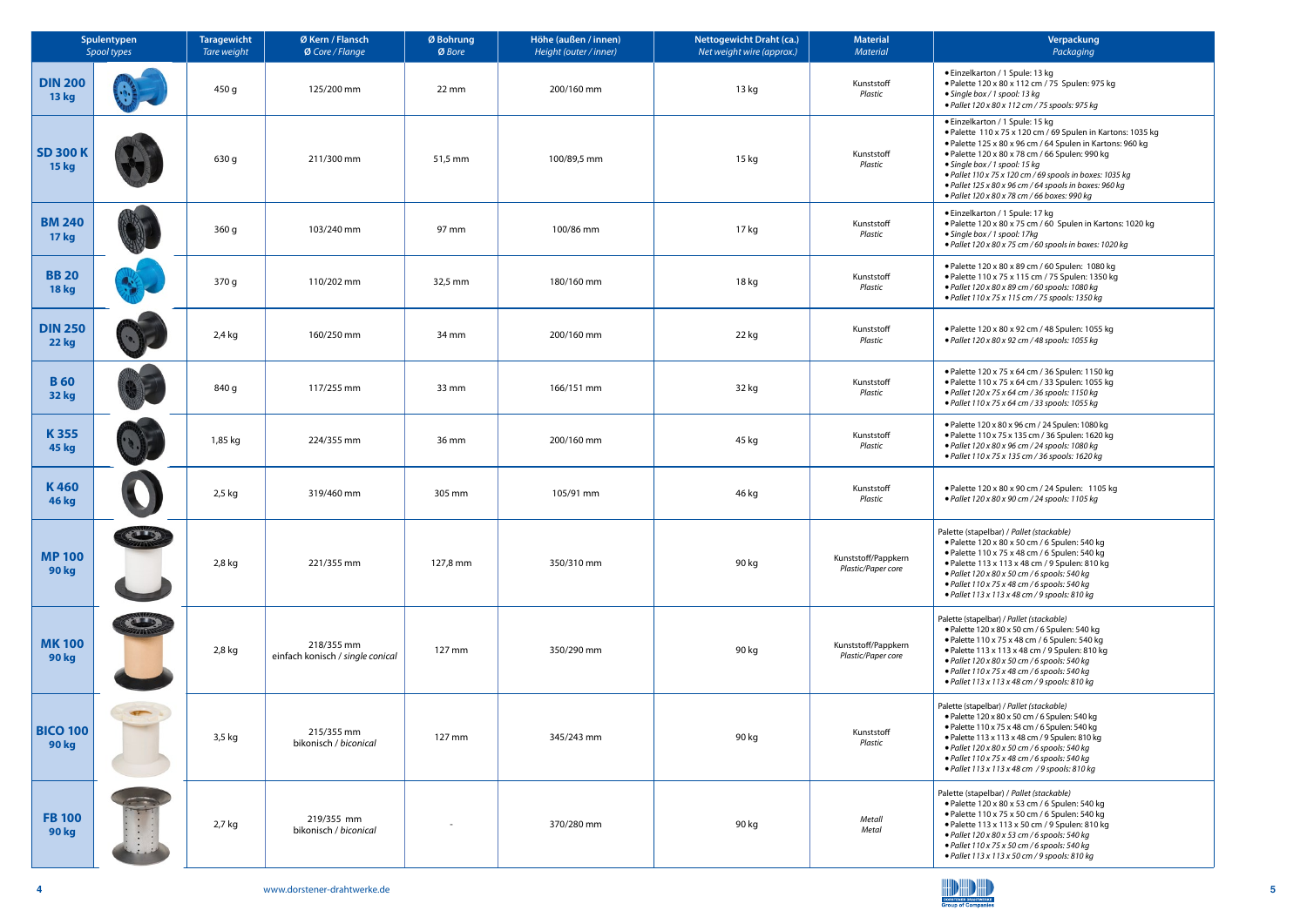|                                                      | Spulentypen<br>Spool types            | <b>Taragewicht</b><br>Tare weight | Ø Kern / Flansch<br>Ø Core / Flange          | Ø Bohrung<br><b>Ø</b> Bore | Höhe (außen / innen)<br>Height (outer / inner) | Nettogewicht Draht (ca.)<br>Net weight wire (approx.) | <b>Material</b><br><b>Material</b>     | Verpackung<br>Packaging                                                                                                                                                                                                                                                                                         |
|------------------------------------------------------|---------------------------------------|-----------------------------------|----------------------------------------------|----------------------------|------------------------------------------------|-------------------------------------------------------|----------------------------------------|-----------------------------------------------------------------------------------------------------------------------------------------------------------------------------------------------------------------------------------------------------------------------------------------------------------------|
| <b>FB 150</b><br><b>150 kg</b>                       |                                       | 3,3 kg                            | 219/355 mm<br>bikonisch / biconical          |                            | 500/410 mm                                     | 150 kg                                                | Metall<br>Metal                        | • Palette 120 x 80 x 68 cm / 6 Spulen: 900 kg<br>• Palette 110 x 75 x 68 cm / 6 Spulen: 900 kg<br>• Palette 113 x 113 x 66 cm / 9 Spulen: 1350 kg<br>• Pallet 120 x 80 x 68 cm / 6 spools: 900 kg<br>· Pallet 110 x 75 x 68 cm / 6 spools: 900 kg<br>• Pallet $113 \times 113 \times 66$ cm / 9 spools: 1350 kg |
| <b>FB 400</b><br>400 kg                              |                                       | 10 kg                             | 300/570 mm<br>bikonisch / biconical          |                            | 635/381 mm                                     | 400 kg                                                | Stahl / Pappkern<br>Steel / Paper core | • Palette 72 x 60 x 78 cm / 1 Spule: 400 kg<br>· Pallet 72 x 60 x 78 cm / 1 spool: 400 kg                                                                                                                                                                                                                       |
| <b>RP 400</b><br>400 kg                              |                                       | 23 kg                             | 472/750 mm                                   | 81 mm                      | 444/400 mm                                     | 400 kg                                                | Holz / Pappkern<br>Wood / Paper core   | · 1 Spule 75 x 75 x 53 cm (mit Stretchfolie geschützt)<br>• 1 spool 75 x 75 x 53 cm (stretch foil wrapped)                                                                                                                                                                                                      |
| <b>630er</b><br><b>Stahl/steel</b><br>400 kg         |                                       | 40 kg                             | 355/630 mm                                   | 127,3 mm                   | 440/400 mm                                     | 400 kg                                                | Stahl<br>Steel                         | • Palette 110 x 75 x 76 cm / 2 Spulen: 800 kg<br>$\bullet$ Pallet 110 x 75 x 76 cm / 2 spools: 800 kg                                                                                                                                                                                                           |
| <b>MP 500</b><br><b>500 kg</b>                       | $-71 -$                               | 19 kg                             | 360/600 mm                                   | 81 mm                      | 594/550 mm                                     | 500 kg                                                | Holz / Pappkern<br>Wood / Paper core   | · 1 Spule 60 x 60 x 69 cm (mit Stretchfolie geschützt)<br>• 1 spool 60 x 60 x 69 cm (stretch foil wrapped)                                                                                                                                                                                                      |
| <b>MP 500</b><br><b>Stahl/steel</b><br><b>500 kg</b> | $-7$                                  | 53 kg                             | 360/600 mm                                   | 80 mm                      | 594/550 mm                                     | 500 kg                                                | Stahl<br>Steel                         | · 1 Spule 60 x 60 x 69 cm (mit Stretchfolie geschützt)<br>• 1 spool 60 x 60 x 69 cm (stretch foil wrapped)                                                                                                                                                                                                      |
| <b>FB 800</b><br>800 kg                              |                                       | 24 kg                             | 450/800 mm<br>bikonisch / biconical          |                            | 645/300 mm                                     | 800 kg                                                | Stahl / Pappkern<br>Steel / Paper core | • Palette 82 x 82 x 78 / 1 Spule: 800 kg<br>· Pallet 82 x 82 x 78 / 1 spool: 800 kg                                                                                                                                                                                                                             |
| <b>RP 1000</b><br>1000 kg                            |                                       | 40 kg                             | 640/1010 mm                                  | 80,5 mm                    | 444/400 mm                                     | 1000 kg                                               | Holz / Pappkern<br>Wood / Paper core   | · 1 Spule 101 x 101 x 55 cm (mit Stretchfolie geschützt)<br>• 1 spool 101 x 101 x 55 cm (stretch foil wrapped)                                                                                                                                                                                                  |
| <b>MP 1000</b><br>1000 kg                            |                                       | 21 kg                             | 480/800 mm                                   | 80 mm                      | 800/760 mm                                     | 1000 kg                                               | Stahl / Pappkern<br>Steel / Paper core | · 1 Spule 80 x 80 x 89 cm (mit Stretchfolie geschützt)<br>● 1 spool 80 x 80 x 89 cm (stretch foil wrapped)                                                                                                                                                                                                      |
| <b>RP 1400</b><br>1400 kg                            |                                       | 42 kg                             | 640/1010 mm                                  | 81 mm                      | 620/560 mm                                     | 1400 kg                                               | Holz / Pappkern<br>Wood / Paper core   | · 1 Spule 101 x 101 x 71 cm (mit Stretchfolie geschützt)<br>• 1 spool 101 x 101 x 71 cm (stretch foil wrapped)                                                                                                                                                                                                  |
| <b>RP 1400</b><br><b>Stahl/steel</b><br>1400 kg      |                                       | 125 kg                            | 640/1000 mm                                  | 80,5 mm                    | 620/560 mm                                     | 1400 kg                                               | Stahl<br>Steel                         | · 1 Spule 101 x 101 x 71 cm (mit Stretchfolie geschützt)<br>• 1 spool 101 x 101 x 71 cm (stretch foil wrapped)                                                                                                                                                                                                  |
| Easy-<br>drum<br><b>290 kg</b>                       | <b>Service Controller</b><br>EASYDRUM | 6 kg                              | 500 mm<br>Außendurchmesser<br>Outer diameter |                            | 800 mm                                         | 290 kg                                                | Pappe<br>Cardboard                     | • Palette 72 x 60 x 92 cm / 1 Faß: 300 kg<br>· Palette 110 x 75 x 92 cm / 2 Fäßern: 600 kg<br>· Palette 113 x 113 x 92 cm / 4 Fäßern: 1200 kg<br>● Pallet 72 x 60 x 92 cm / 1 drum: 300 kg<br>● Pallet 110 x 75 x 92 cm / 2 drums: 600 kg<br>● Pallet 113 x 113 x 92 cm / 4 drums: 1200 kg                      |